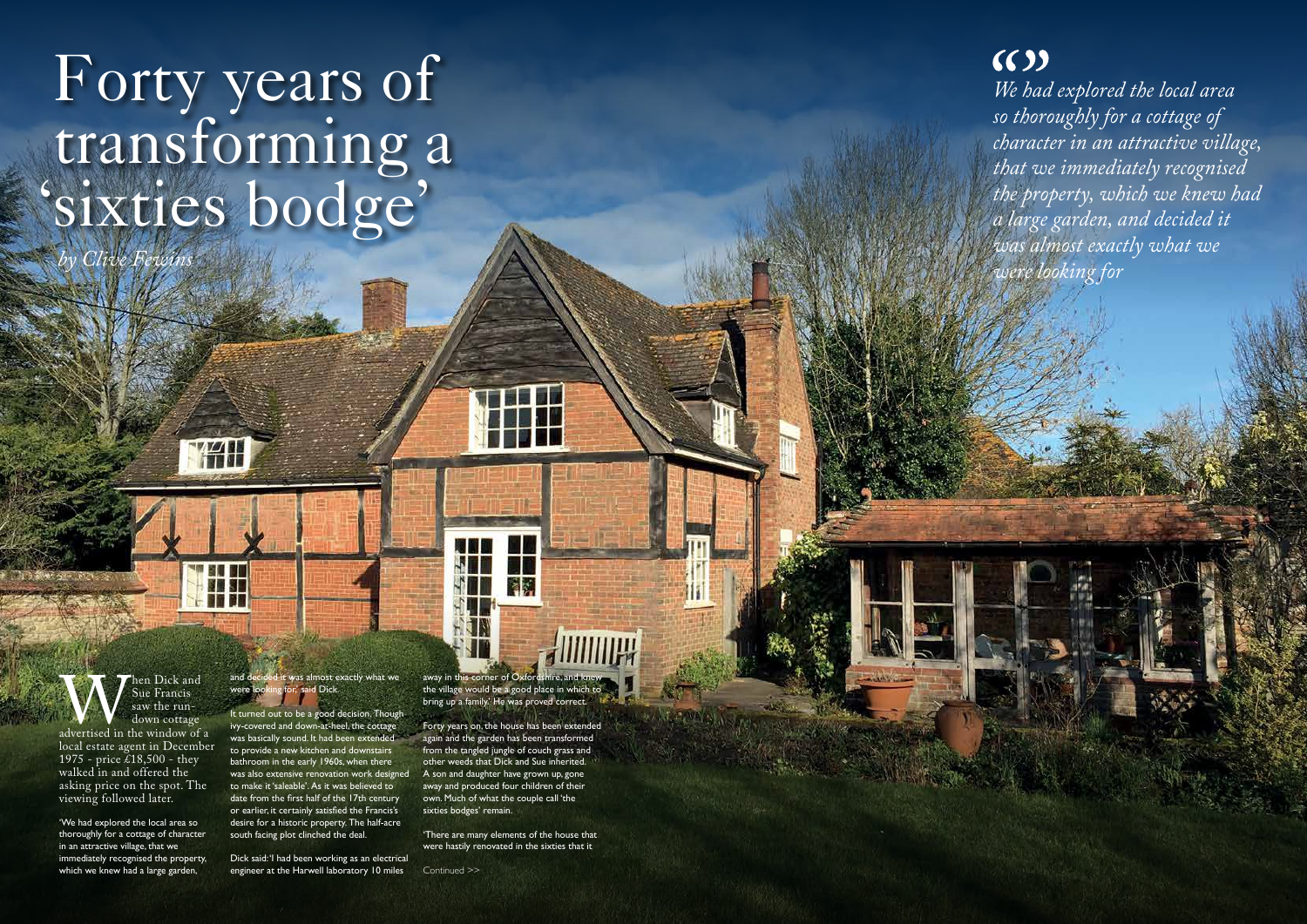**FORTY YEARS OF TRANSFORMING A 'SIXTIES BODGE'**







 $A$ 

## ADVERTISING SPACE

 $A$ *Above left:* The 1960s extension can be seen where the timber windbraces end

would do more harm than good to alter,' Sue said. 'We accept that. Our aim has been to put some of the character back into the house, at the same time as turning it into a lovely family home.'

A lot of the major work was carried out before the house was listed Grade II in 1986. This included the removal of what Dick calls a 1950s 'tombstone' fireplace in the dining room to reveal a really beautiful inglenook fireplace of local downland chalkstone, for which they managed to find a massive piece of reclaimed oak to replace the missing bressumer beam. Dick and Sue also worked hard at getting rid of the woodworm they found in the roof, and

Continued >>

 $A$ A view showing the 1960s extension on the left, and the 1982 extension on the right

applied remedial treatments to the inevitable patches of damp associated with an old building that had been empty for 12 months.

'Apart from that, the first six years were spent getting to know the village and producing two children,' Sue said. 'We also spent many hours reclaiming and redesigning the garden, which is surrounded by a 200 foot-long high stone wall. I also busied myself looking into the history of the house and we now have deeds dating back to 1922 and know of all the inhabitants back to 1871.'

*Above right:* An old photograph showing Mr Charles Lovegrove, the parish clerk with his niece, Miss Edith Legge, outside the cottage around 1900. Census returns show that both were living in the cottage at this time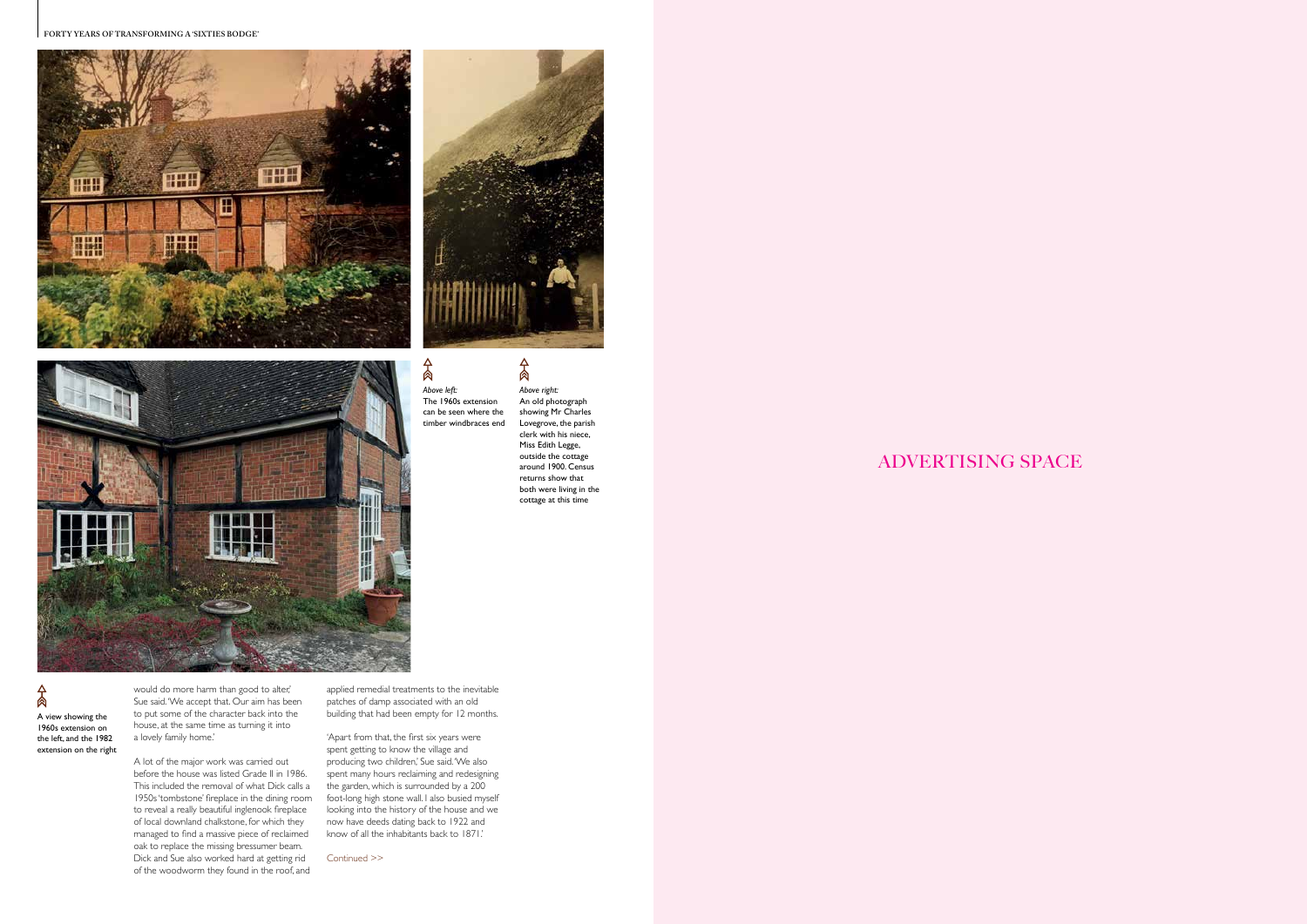

### ADVERTISING SPACE

Dick, not one for undertaking large DIY jobs, sought out the best local tradesmen, including stone specialists. 'If you take on a listed property with a large plot and high walls it is easy to forget that they too are listed, as they are part of the curtilage of the property,' he said. 'Over the years we have patched, strengthened and in places rebuilt sections of the walls, aided for the past two years by our lime pointing and stone restoration specialist son-in-law, Tom Viggars.'

but they lacked the funds at the time and thought that to have gone out further in that direction would have removed some of the attractiveness of the property. 'We decided it would have entailed growing the house in a way that we found unacceptable,' said Dick.

Fitting a family of four into a cottage that had originally been a two-up-two-down with no large rooms was becoming a tight squeeze by 1982. So, they used a local builder to construct an extension to the south, adding a new kitchen with a guest bedroom above. The design also gave them an upstairs WC and bathroom for the first time, and also provided a downstairs utility room and shower, and new east-facing entrance. Central heating was installed at the same time.

> Part of the sixties work involved lining the beamed dining room and sitting room with Continued >>

肏

Dick and Sue thought long and hard about extending further to the east, adding a bay that would provide – somehow – a fourth bedroom upstairs. They certainly had the land,

'We have found the three bedroom format suits us well. Our children and four granddaughters live locally, so they rarely all need to stay overnight. With old houses you often have to make hard decisions. One of our friends, who is both a craftsman and a builder, had some good advice: if you want a modern house, buy one, but don't buy an old one and remove so much of the character that you turn it into a modern property!'

Their shock at some of the "improvements" that were made in the 1960s were compounded when Sue went on a weekend SPAB course and learned all about lime, 'breathing' buildings, traditional materials, renovation remedies and maintenance programmes for listed houses.

The dining room inglenook after repair. When Dick and Sue originally exposed the inglenook they found the main bressumer beam missing. The replacement, pictured here, came from a source in the village

lightweight blockwork and plastering the internal walls in what Dick calls 'a suspiciously flat, square way.' It helped keep the building standing but was alien to the nature of the old building and removed a lot of the internal character. Dick and Sue's response to this was to expose the inglenook in the dining room and make more of a feature of the beamed ceilings in both original downstairs rooms.

'Over the past 40 years we have come to realise that there are some things you can do and others that it is wise not to alter and just live with,' Dick said. 'If you have an old house like this, don't have unlimited funds to throw at it (not always a good thing in any case), wish to have a good family life, enjoy your spare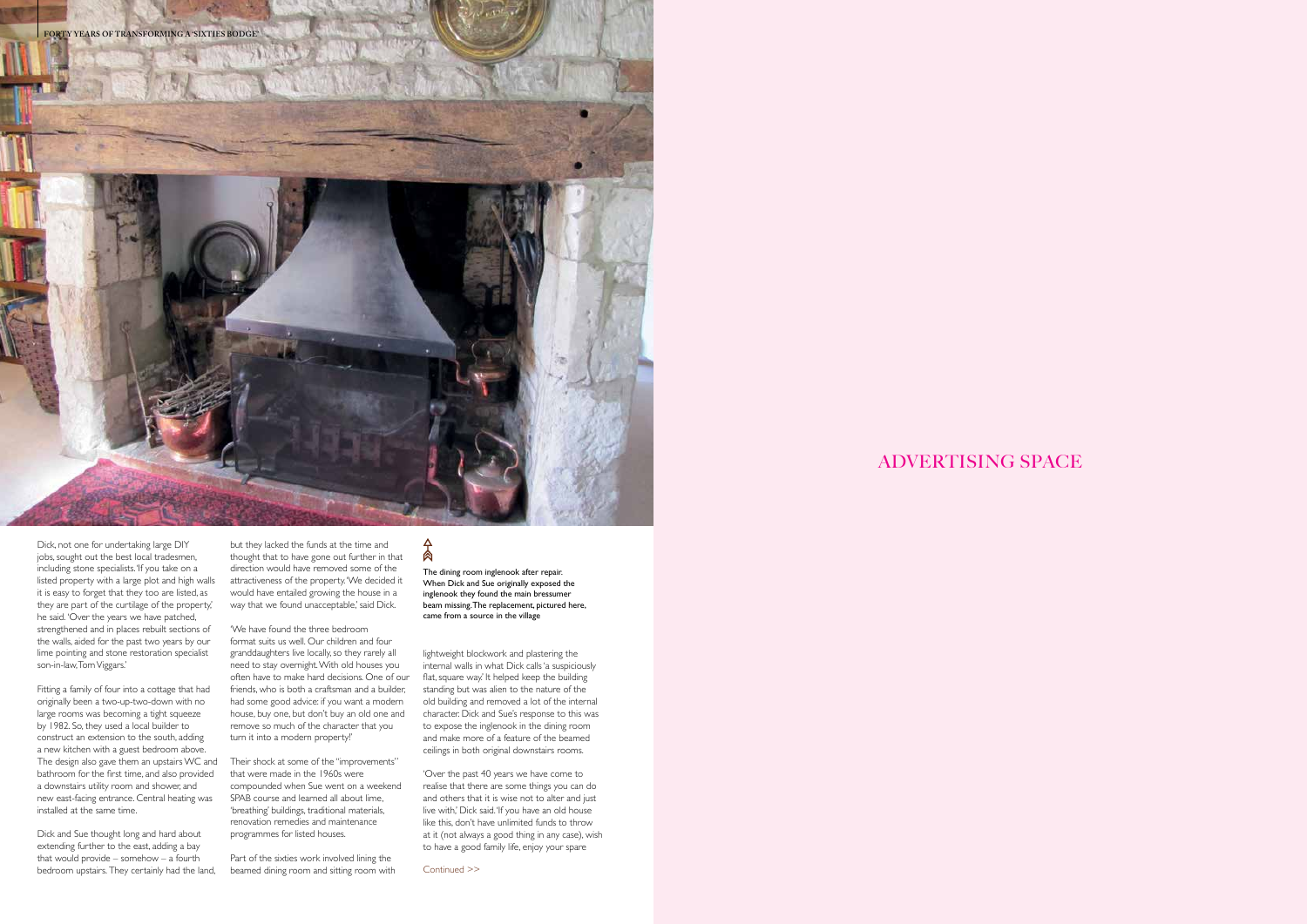

### $\overline{\mathbb{R}}$

ADVERTISING SPACE

time and live to a decent old age you realise that not everything can be done at once. This has been our policy.'

'Much of the exterior brickwork is again sixties 'bodging'. But the expert advice has been to leave it. We believe the work was probably done on a council improvement grant. It was certainly done on the cheap. The garden–facing wall of the house contains a mixture of cheap Flettons, even cheaper common bricks, and two types of engineering bricks. There is barely a trace of the heavy wire-cut bricks that were produced for many generations in a kiln down the road. The pointing is in a harsh water repellent cement into the house for adornment **continued**  $\geq$   $\geq$ 

'There are six panels of wattle and daub and 200 ft of early Victorian garden walls, all of which have needed attention and maintenance to survive, as well as other maintenance jobs such as pointing and underpinning. We have been very attentive to key areas of maintenance at all times.'

Dick and Sue built the summerhouse, which has provided a welcome addition to the garden

The marks are dated 1687 and pertain to  $\overline{A}$ **A** leather tooling patterns. Dick and Sue think this piece of timber was possibly brought

nature of the cottage. Likewise, we have chosen to leave all the Crittall-style steel windows – they are listed anyway – and the concrete roof tiles (it was originally thatched but was probably tiled in 1947).'

'Mercifully the very attractive west end, alongside the road, retains much of its original timber framing and some interesting patterned brickwork – though this is undoubtedly not part of the original construction.'

The couple faced further problems ten years after the extension was complete when they found the weight of the roof was bearing down and the front and rear walls were showing signs of being pushed apart. A local builder was employed to insert tie-bars to pull the outer walls together.

'Over the years we have at times found ourselves frustrated by the lack of a large open plan family room,' said Sue. 'But the